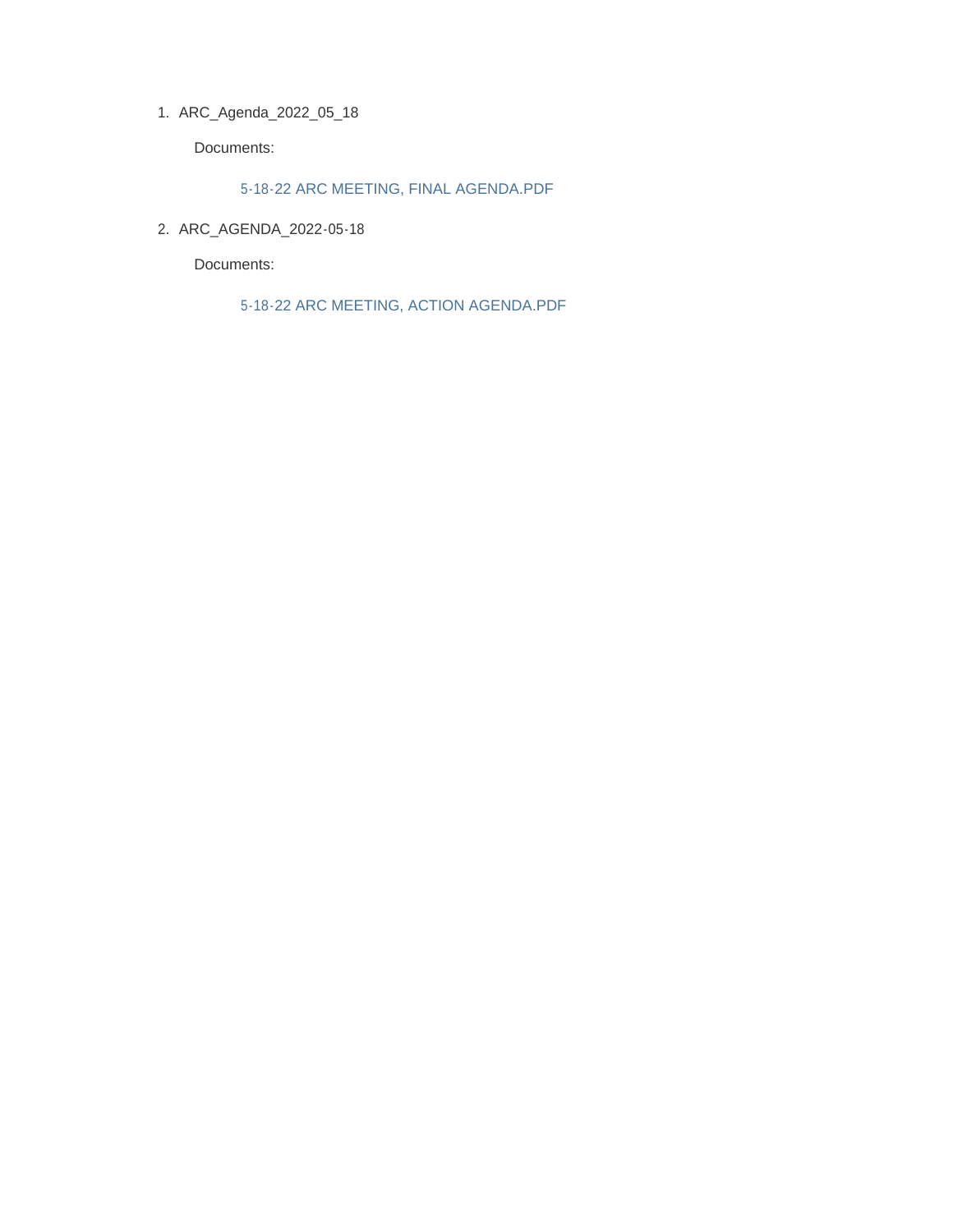# **ARCHITECTURAL REVIEW COMMITTEE FINAL AGENDA Regular Meeting**

# **Wednesday, May 18, 2022 7:00 pm Zoom Virtual Meeting Webinar ID: 846 0372 5052 Password: 5768541**

Please click the link below to join the webinar: [https://greenwichct.zoom.us/j/84603725052?pwd=bVpDelhRSHNEYWc3NnJiWmM3RU](https://greenwichct.zoom.us/j/84603725052?pwd=bVpDelhRSHNEYWc3NnJiWmM3RUdDQT09) dDQT09

Or iPhone one-tap: US: +16465189805,,84603725052#,,1#,5768541# or 8335480276,,84603725052#,,1#,5768541# (Toll Free)

Or Telephone: Dial(for higher quality, dial a number based on your current location): US: +1 646 518 9805 or 833 548 0276 (Toll Free) or 833 548 0282 (Toll Free) or 877 853 5257 (Toll Free) or 888 475 4499 (Toll Free)

- **I. Exterior Alteration reviews:**
	- 1. **North St. School, 381 North St, Application PLPZ202200236** for Exterior Alteration review **for rooftop HVAC project including removal of existing units and installation of new units** on a property located at 381 North St. in the RA-1 zone. **View application [here](https://www.greenwichct.gov/DocumentCenter/View/31104/381-North-St-HVAC-PLPZ202200236-).**
	- 2. **581 WPA Resi Jlofts, 581 West Putnam Avenue, Application PLPZ202100012** for Exterior Alteration review of **50% Construction Documents for construction of a new multi-family residential structure with 44 units, including moderate income units, with new drive and parking areas, roof plantings and lighting, and site lighting and landscaping** at a property located at 581 West Putnam Avenue in the GBO zone. *Last reviewed at the 6-16-21 meeting.* **View construction documents [here.](https://www.greenwichct.gov/DocumentCenter/View/31107/581-WPA-CDs-50-PLPZ202100012)**
	- 3. **GP B5 F1 BBC, 51 Weaver St., Application PLPZ202200132** for Exterior Alteration review **for new single story addition and landscaping at Building 5, Greenwich Office Park,** on a property located at 51 Weaver St., in the GBO zone. **View Application [here](https://www.greenwichct.gov/DocumentCenter/View/31103/51-Weaver-Bldg-5-GOP-PLPZ202200132).**
	- 4. **FM Greenwich Owner LLC, 1700 East Putnam Avenue, Application PLPZ 2022 00139** for exterior alteration review **for lobby renovation including new curtain wall, elimination of copper eyebrow, and relocation of entry vestibule** on a preoprty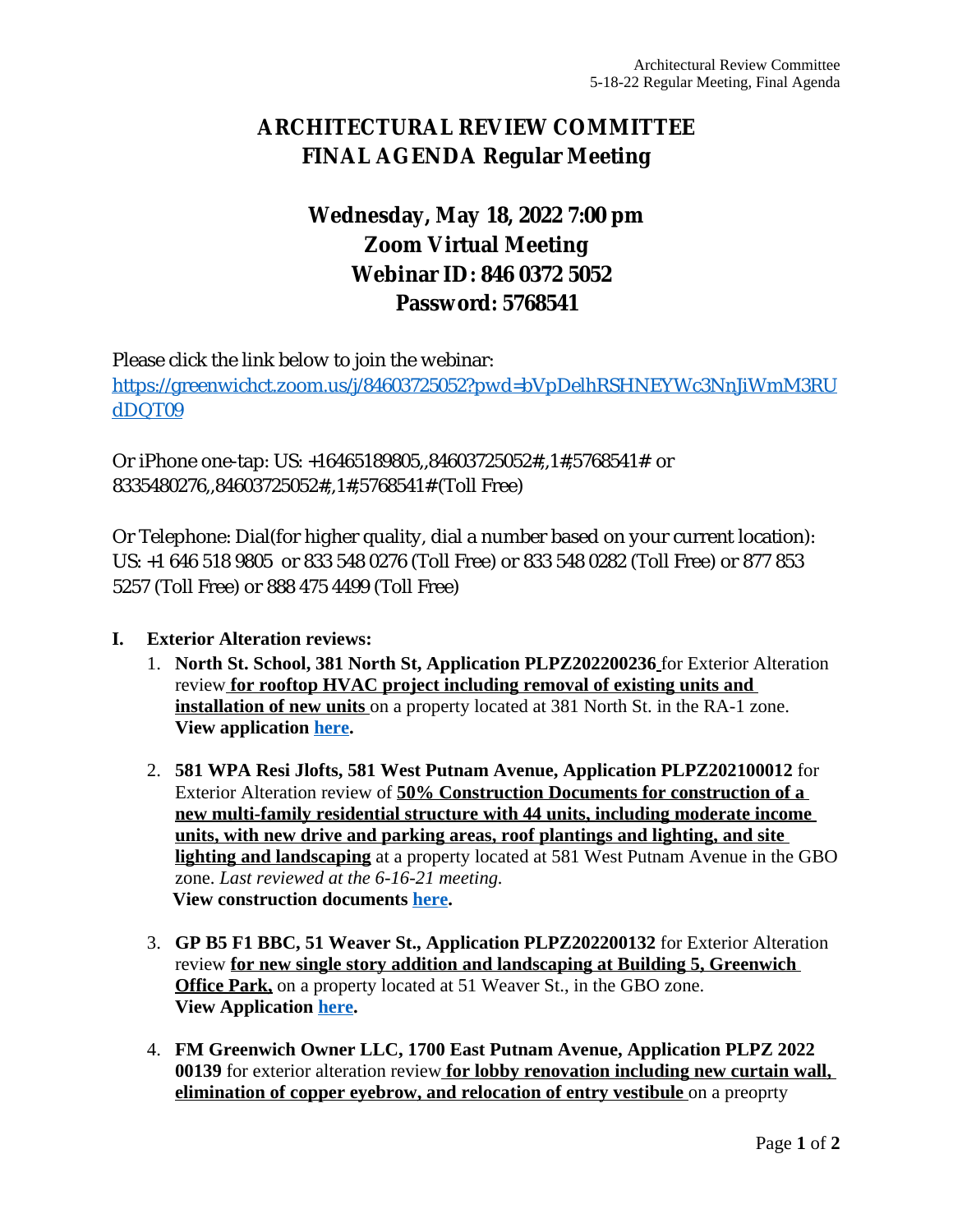located at 1700 East Putnam Avenue in the GB zone. *Last reviewed at the 4-20-22 meeting at which members Conte, Meniconi, Brake-Smith, Cohen, Krueger, and LoBalbo were present.* **View updated plans [here.](https://www.greenwichct.gov/DocumentCenter/View/31106/1700-E-Putnam--updated-plans--PLPZ2022000139) View initial application [here](https://www.greenwichct.gov/DocumentCenter/View/30578/1700-EPA-lobby-reno-application).**

5. **Sacred Heart School, 1177 King St. Application PLPZ202200202** for Exterior Alteration review **for removal of existing shed and construction of new 12' x 30' greenhouse** on a property located at 1177 King St. In the RA-4 zone **View application [here](https://www.greenwichct.gov/DocumentCenter/View/31105/1177-King-St-SH-school-PLPZ202200202).**

### **II. Committee Business:**

1. Any business.

*The Town complies with all applicable federal and state laws regarding non-discrimination, equal opportunity, affirmative action, and providing reasonable accommodations for persons with disabilities. If you require an accommodation to participate, please contact the Commissioner of Human Services at 203-622-3800 or [demetria.nelson@greenwichct.org](mailto:demetria.nelson@greenwichct.org) as soon as possible in advance of the event.*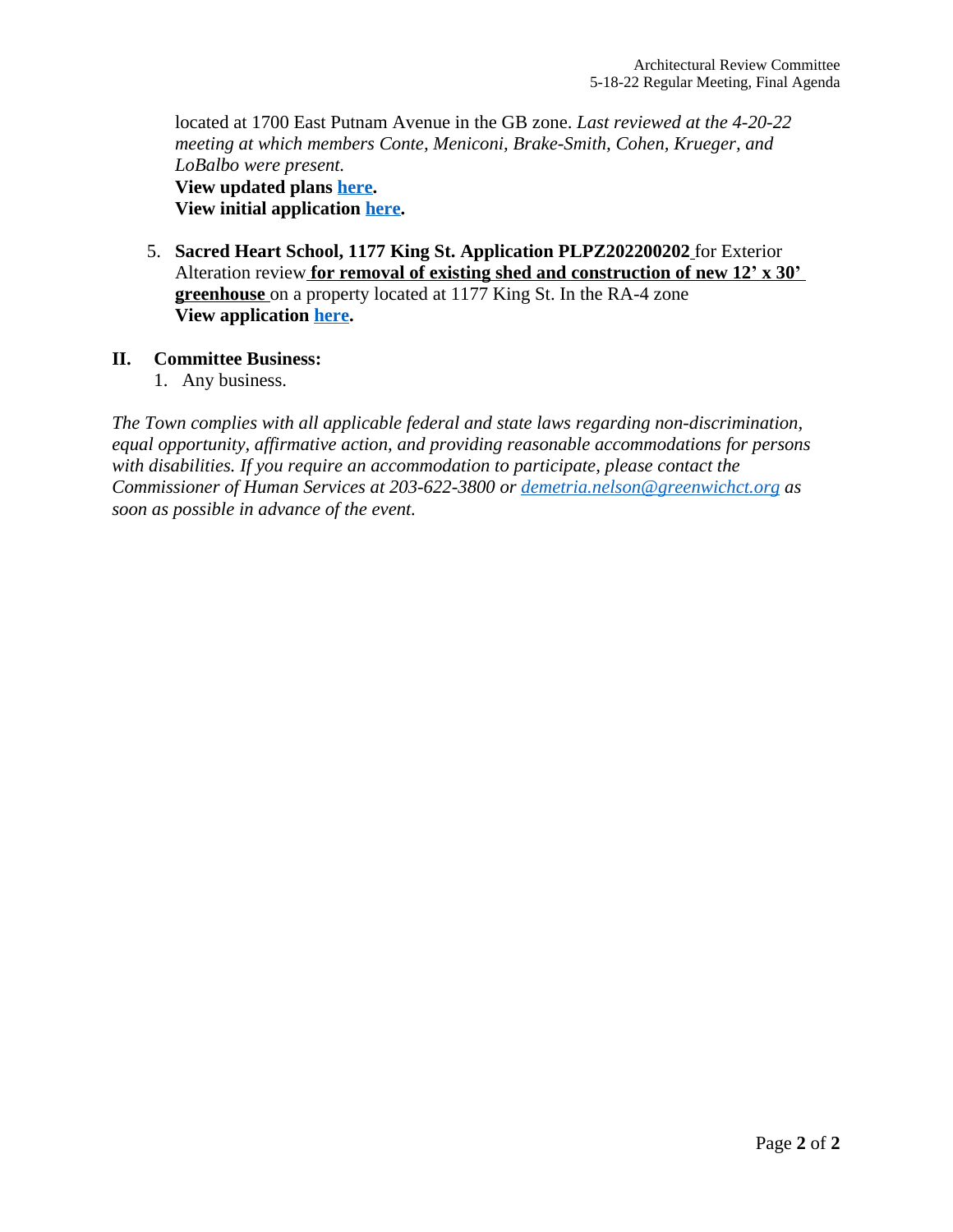# **ARCHITECTURAL REVIEW COMMITTEE ACTION AGENDA Regular Meeting**

## **Wednesday, May 18, 2022 7:00 pm – 9:06 pm Zoom Virtual Meeting Webinar ID: 846 0372 5052 Password: 5768541**

**Members Present:** Richard Hein, Chairperson; Graziano Meniconi, Secretary; Heidi Brake-Smith; Louis Contadino; Leander Krueger; and Paul Pugliese

**Staff Present:** Marisa Anastasio, Senior Planner; and Jacalyn Pruitt, Planner II

- **I. Exterior Alteration reviews:**
	- 1. **North St. School, 381 North St, Application PLPZ202200236** for Exterior Alteration review **for rooftop HVAC project including removal of existing units and installation of new units** on a property located at 381 North St. in the RA-1 zone. **View application [here](https://www.greenwichct.gov/DocumentCenter/View/31104/381-North-St-HVAC-PLPZ202200236-).**

Decision Status: **Electronic return (email revisions to: Marisa.Anastasio@greenwichct.org)** Motion: Hein Second: Brake-Smith Vote: 6-0 unanimous

**The applicant to submit updated plans to address the following:**

- **a. For the applicant to return with adequate screening that is of a color that is compatible with the building;**
- **b. Specifically, the applicant is to show screening for HP 4, 5, 6, 7, 8 and 11.**
- 2. **581 WPA Resi Jlofts, 581 West Putnam Avenue, Application PLPZ202100012** for Exterior Alteration review of **50% Construction Documents for construction of a new multi-family residential structure with 44 units, including moderate income units, with new drive and parking areas, roof plantings and lighting, and site lighting and landscaping** at a property located at 581 West Putnam Avenue in the GBO zone. *Last reviewed at the 6-16-21 meeting.* **View construction documents [here.](https://www.greenwichct.gov/DocumentCenter/View/31107/581-WPA-CDs-50-PLPZ202100012)**

Decision Status: **Does not Return,** applicant has addressed all previous comments including lighting, etc.

Motion: Hein Second: Meniconi Vote: 6-0 unanimous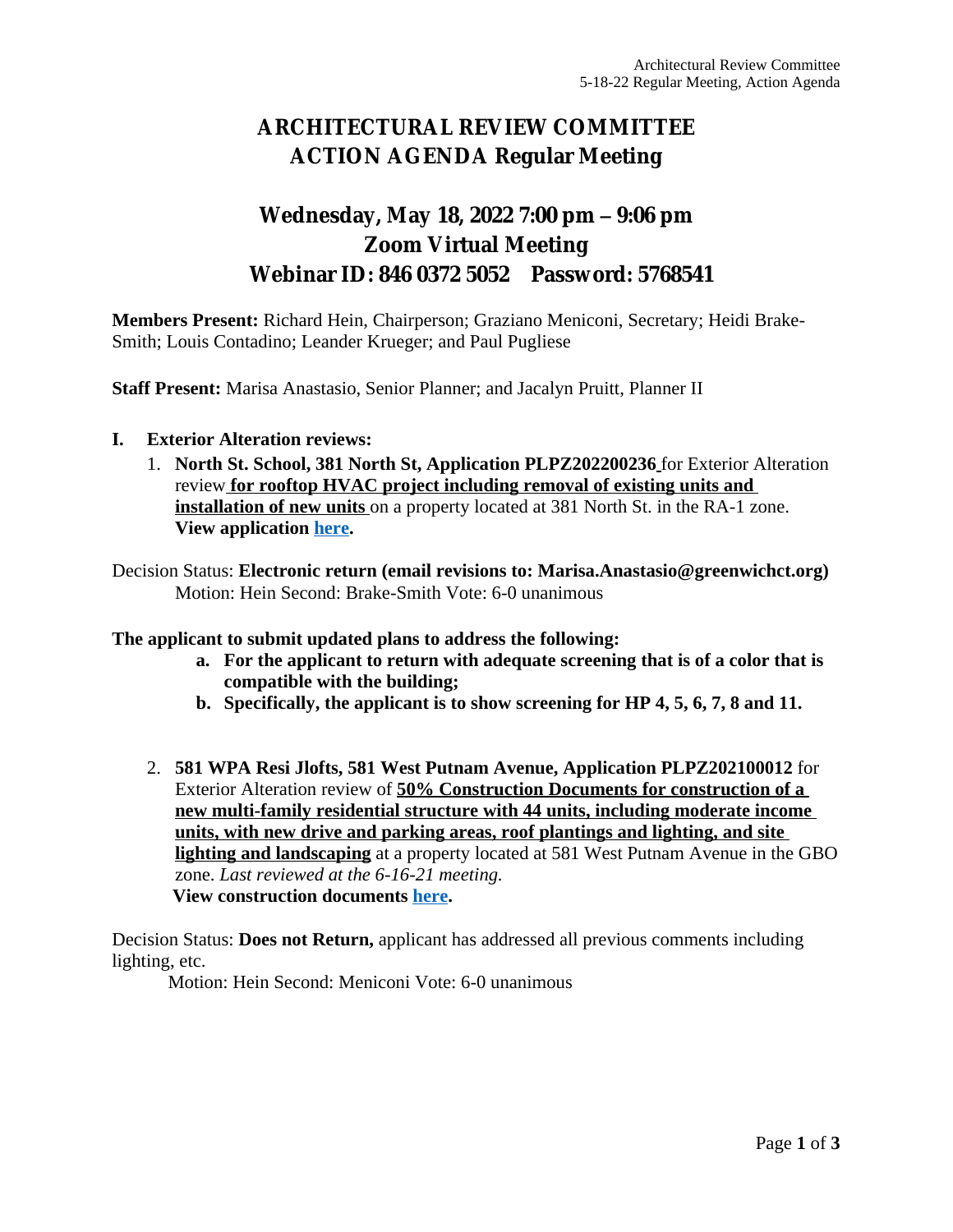3. **GP B5 F1 BBC, 51 Weaver St., Application PLPZ202200132** for Exterior Alteration review **for new single story addition and landscaping at Building 5, Greenwich Office Park,** on a property located at 51 Weaver St., in the GBO zone. **View Application [here](https://www.greenwichct.gov/DocumentCenter/View/31103/51-Weaver-Bldg-5-GOP-PLPZ202200132).**

Decision Status: **Return to a meeting (email revised plans and documentation to: [Marisa.Anastasio@greenwichct.org](mailto:Marisa.Anastasio@greenwichct.org) to be scheduled for a future ARC meeting)** Motion: Hein Second: Brake-Smith Vote: 6-0 unanimous

**The applicant to submit updated plans to address the following:**

- **a. For the applicant to show the detailing and articulation of the design including material and color choices, and how they relate to the existing building; Applicant to leave material and color samples at the site for ARC members to visit and review;**
- **b. To produce sections that show the new building's massing and how it relates to the existing and neighboring buildings around;**
- **c. To further explore landscape and pedestrian connections across the site and possibly to neighboring areas;**
- **d. With the growth of residential and pedestrian uses here, ARC would like the applicant to demonstrate how the proposed architecture complements these growing users.**
- 4. **FM Greenwich Owner LLC, 1700 East Putnam Avenue, Application PLPZ 2022 00139** for exterior alteration review **for lobby renovation including new curtain wall, elimination of copper eyebrow, and relocation of entry vestibule** on a property located at 1700 East Putnam Avenue in the GB zone. *Last reviewed at the 4-20-22 meeting at which members Conte, Meniconi, Brake-Smith, Cohen, Krueger, and LoBalbo were present.*  **View updated plans [here.](https://www.greenwichct.gov/DocumentCenter/View/31106/1700-E-Putnam--updated-plans--PLPZ2022000139)**

**View initial application [here](https://www.greenwichct.gov/DocumentCenter/View/30578/1700-EPA-lobby-reno-application).**

Decision Status: **Electronic return (email revisions to: Marisa.Anastasio@greenwichct.org)** Motion: Hein Second: Pugliese Vote: 6-0 unanimous

#### **The applicant to submit updated plans to address the following:**

- **a. For the applicant to show the detailing of the jointing, penetration and delineation of the front building materials;**
- **b. ARC suggests applicant investigate enhancing shade in the courtyard area for pedestrian use and to add a bench to help signify where the entry is.**